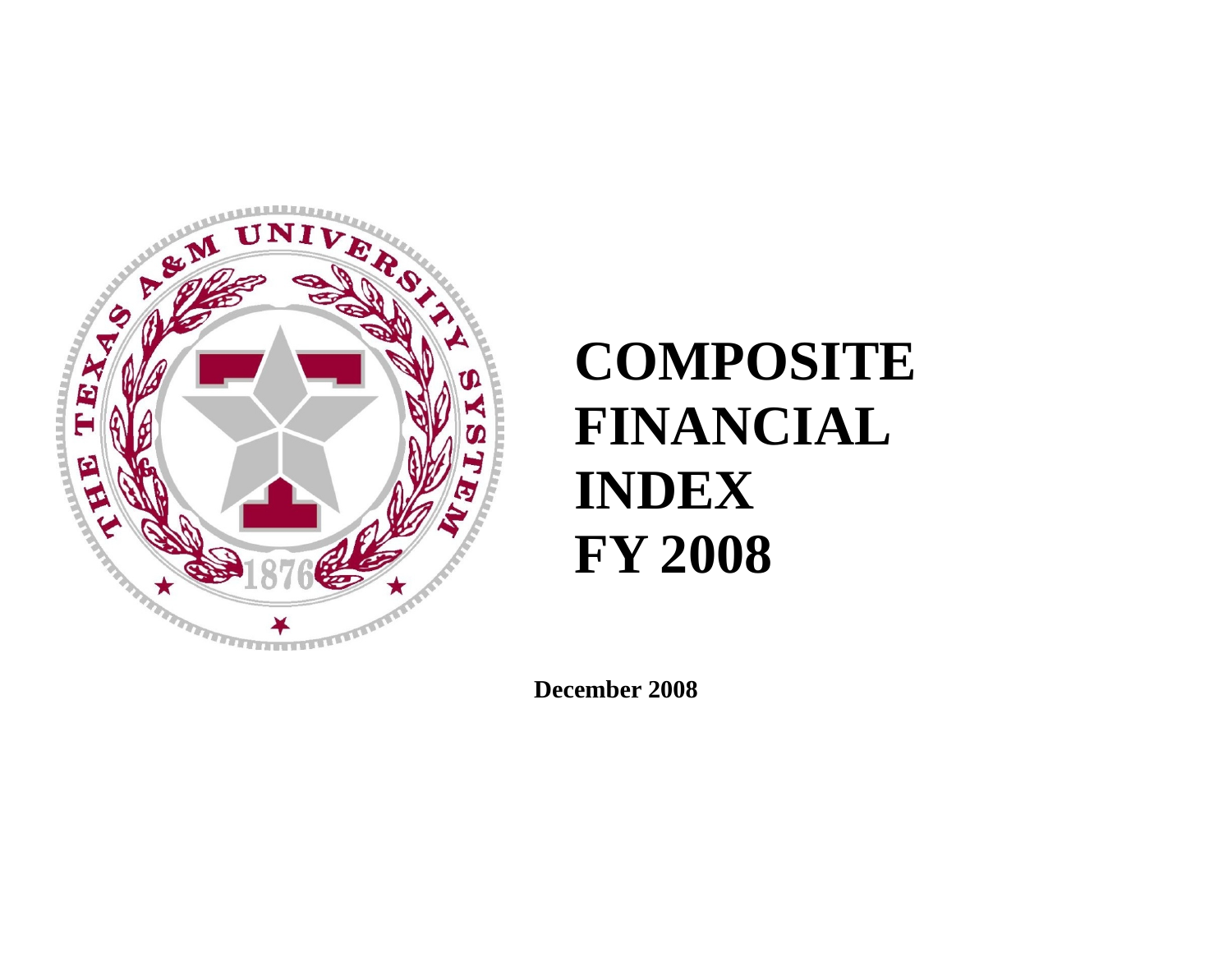



**\*Arrow above each member indicates the projected trend the institution is heading based on historical performance from FY04 to FY08.**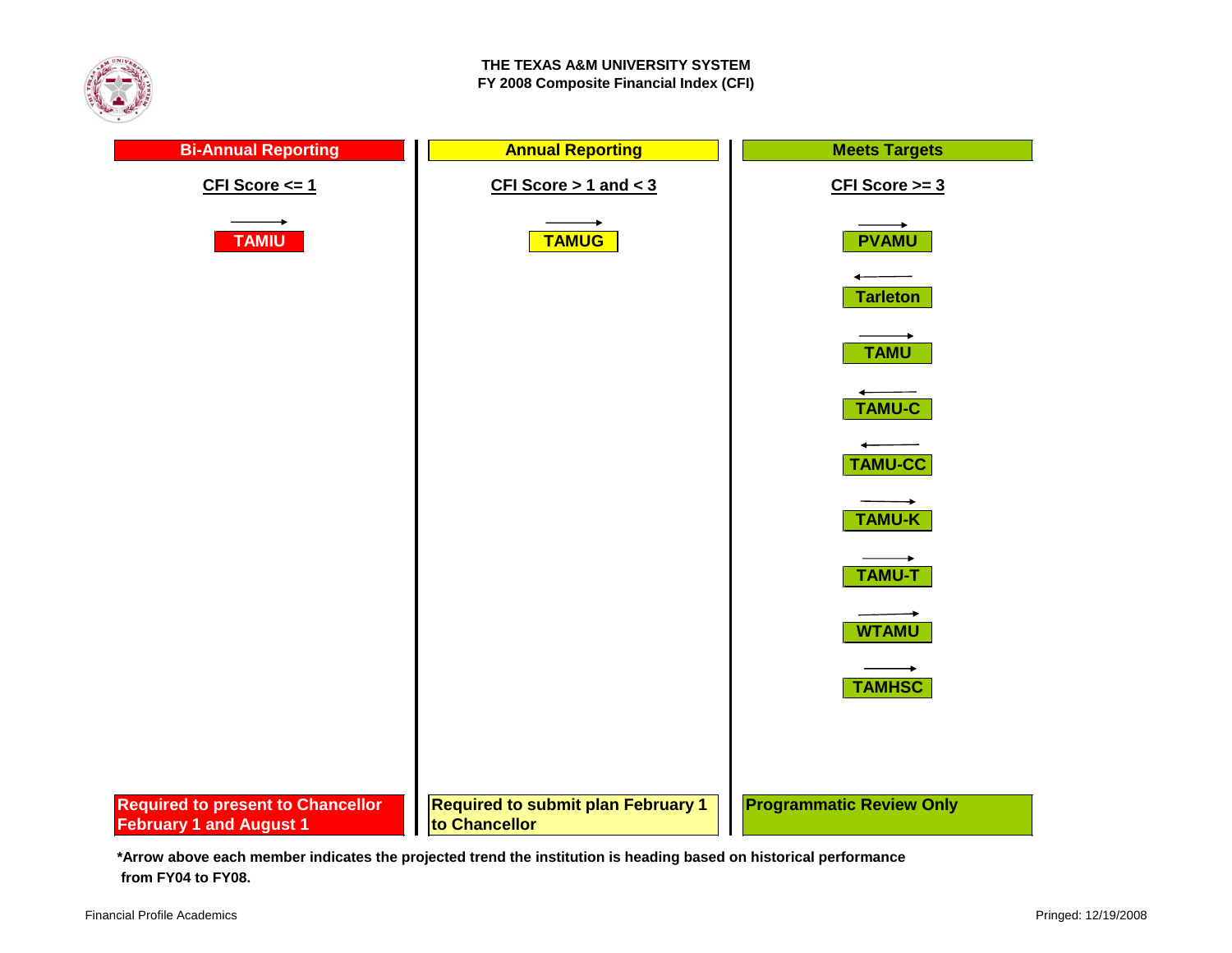

**\*Arrow above each member indicates the projected trend the institution is heading based on historical performance from FY04 to FY08.**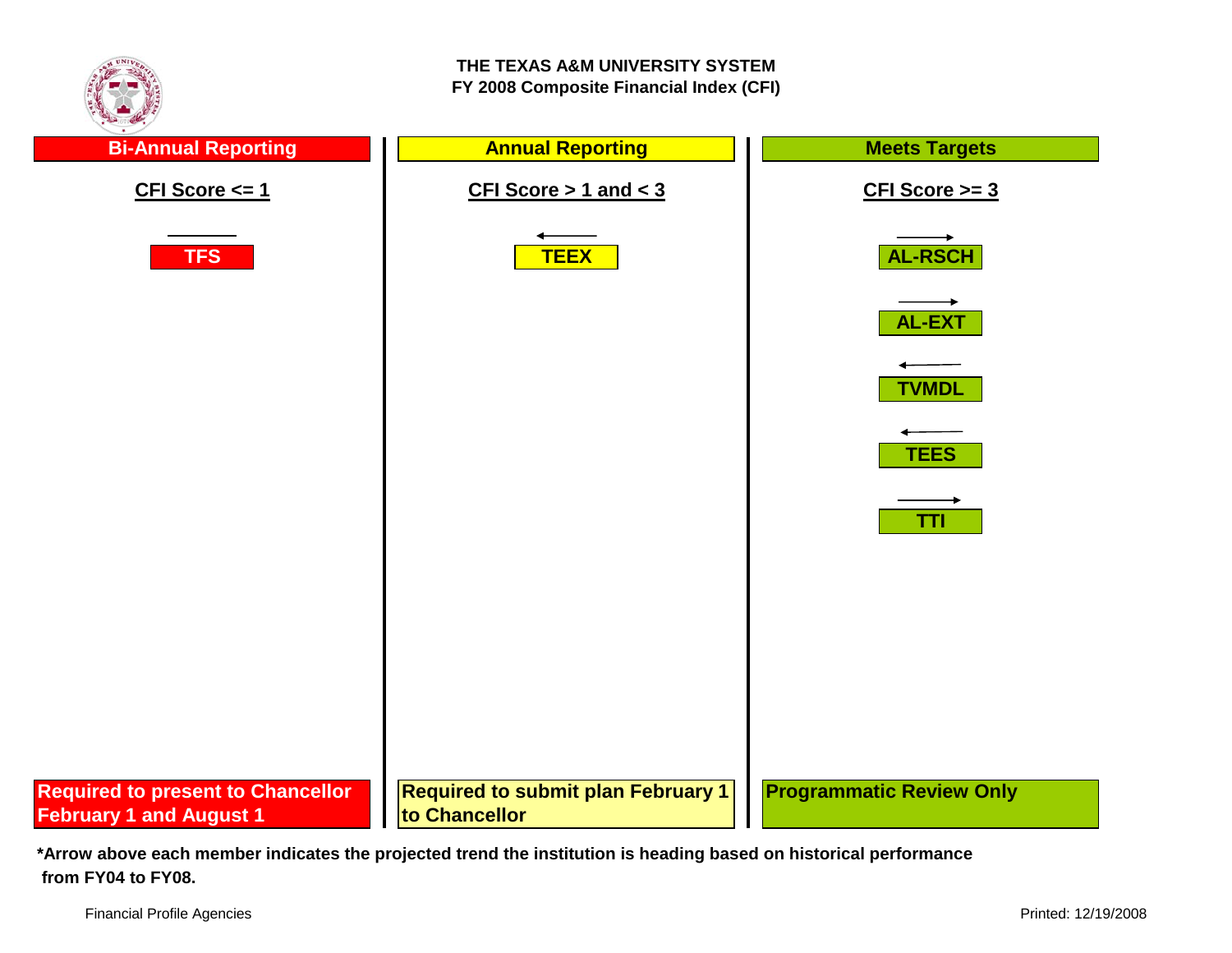### **Composite Financial Index 5 Yr. Trend (Based on Growth Classifications)**

| <b>Academics</b>             |              |                                            |           |                          |                          |                     |              |                                  |            |                          |  |
|------------------------------|--------------|--------------------------------------------|-----------|--------------------------|--------------------------|---------------------|--------------|----------------------------------|------------|--------------------------|--|
|                              | <b>PVAMU</b> | Tarleton $^{\scriptscriptstyle\mathsf{T}}$ | $TAMIU^2$ | TAMU <sup>1</sup>        | <b>TAMUG</b>             | TAMU-C <sup>1</sup> | $TAMU-CC1,2$ | TAMU-K <sup>1</sup>              | $TAMU-T^1$ | <b>WTAMU<sup>1</sup></b> |  |
| $FY08^3$                     | 3.09         | 3.01                                       | $-2.27$   | 5.25                     | 2.53                     | 3.01                | 5.34         | 6.31                             | 8.80       | 3.46                     |  |
| <b>FY07</b>                  | 7.02         | 3.58                                       | $-7.11$   | 8.39                     | 2.68                     | 3.15                | 6.83         | 6.31                             | 5.01       | 6.22                     |  |
| <b>FY06</b>                  | 3.22         | 2.76                                       | $-4.34$   | 7.06                     | 2.28                     | 7.52                | 14.73        | 4.06                             | 7.14       | 3.69                     |  |
| <b>FY05</b>                  | 2.41         | 4.03                                       | 1.44      | 6.51                     | 6.13                     | 5.04                | 3.98         | 4.76                             | 5.07       | 3.62                     |  |
| <b>FY04</b>                  | 1.13         | 3.23                                       | 5.48      | 5.84                     | 2.54                     | 4.33                | 6.56         | 4.42                             | 6.33       | 3.42                     |  |
| <b>TREND</b>                 |              |                                            |           | $\overline{\phantom{a}}$ | $\overline{\phantom{a}}$ | ┏<br>▙▅             |              | $\blacksquare$<br>$\blacksquare$ |            | $\blacksquare$           |  |
| <b>Health Science Center</b> |              |                                            |           |                          |                          |                     |              |                                  |            |                          |  |
| $TAMHSC1,2$                  |              |                                            |           | <b>COLOR LEGEND:</b>     |                          |                     |              |                                  |            |                          |  |



#### **COLOR LEGEND:**









**1. Includes financial data from affiliated foundations.**

**2. TAMHSC, TAMIU, and TAMU-CC score based on large growth institution adjusted scale factor**

**3. Entry for OPEB was omitted from AFR Financial data for consistency purposes**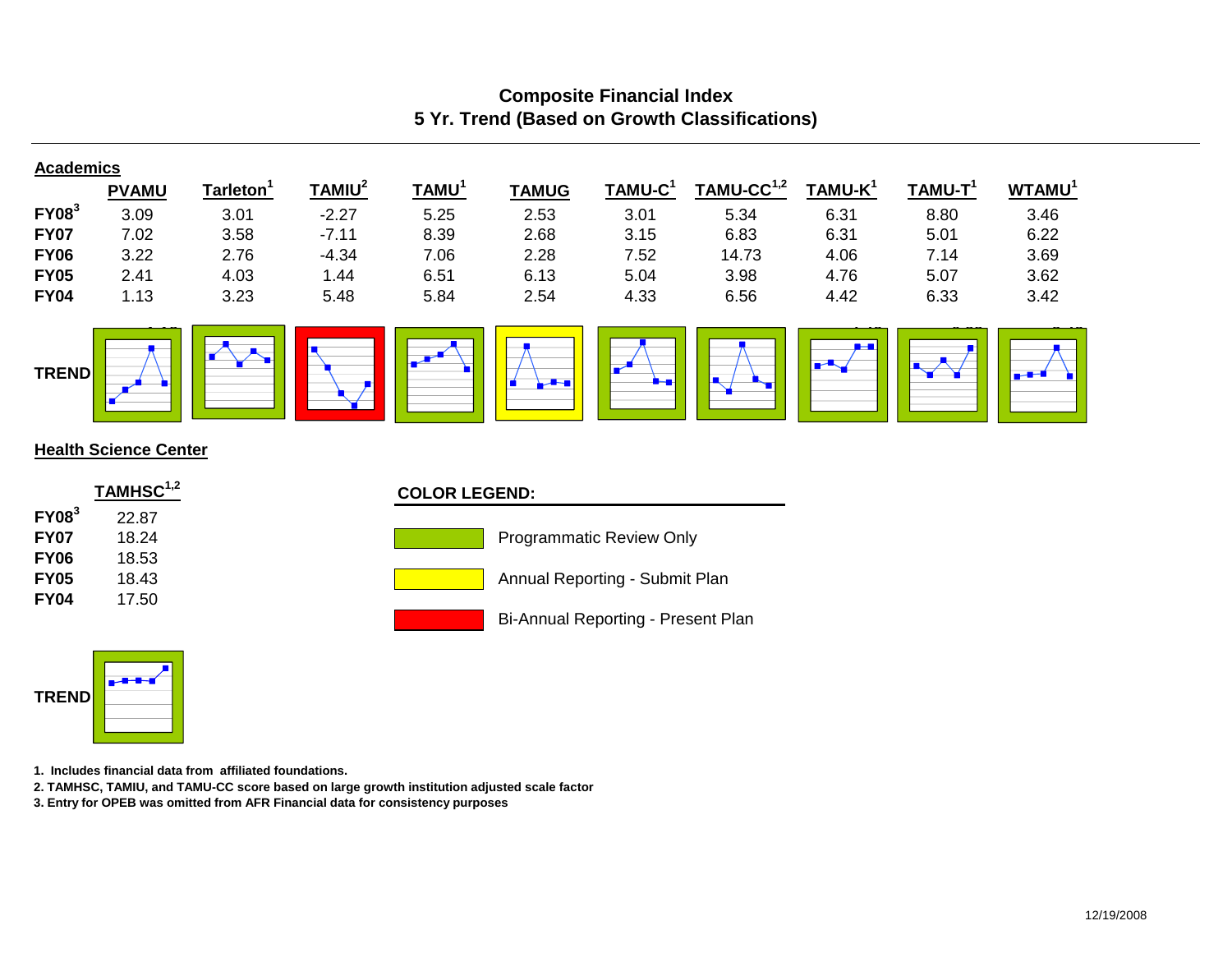## **Composite Financial Index 5 Yr. Trend (Based on Growth Classifications)**



#### **COLOR LEGEND:**



Programmatic Review Only



Bi-Annual Reporting - Present Plan

**1. AL-RSRCH sold property in FY 2005 for \$25 Million that was listed on previous years financials for only \$800 thousand and therefore significanlty impacted their ratio for FY05.**

**2. AL-EXT and TFS scored based on service agency adjustment to their scale factor.**

**3. Heavy fire season in FY06 and delayed FEMA reimbursement resulted in unfavorable financial ratios.**

**4. Entry for OPEB was omitted from AFR Financial data for consistency purposes**

**5. Includes financial data from affiliated foundations.**